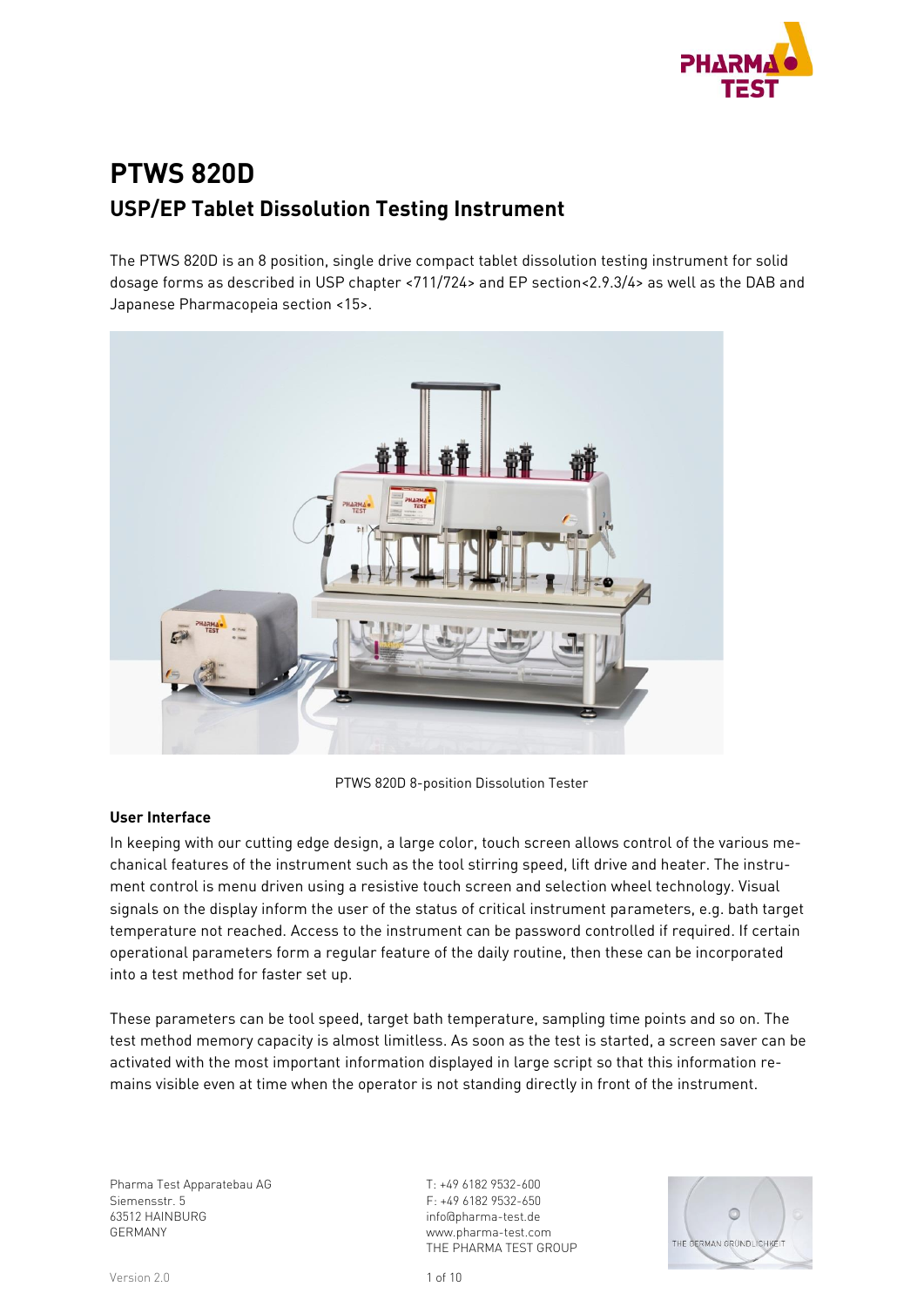



#### **Stirring Tools**

The PTWS 820D uses the Pharma Test MonoShaft™ design. The tools consist of the main shaft plus interchangeable tool heads (adapters). The main shaft remains in place in the instrument regardless of the tool head being used. The clearance of each tool from the vessel base will always be correct once the main tool shaft has been installed and qualified with any one of the tool sets once. Each stirrer can be raised by hand into a convenient position for easy vessel removal or insertion. PTWS 820D is capable to perform a staggered start for each of the eight positions.

#### **Vessel Centering System**

The PTWS 820D features a rigid and precise threepoint individual centering system for each dissolution vessel (picture shows view from below). The vessels are held in position by three adjustable noses and are inserted into the instrument support framework. The access points for sampling as well as the openings for the tools are contained in an auxiliary, low evaporation, vessel cover. Each USP Borosilicate glass vessel has a batch code on top of the flange for easy visibility and positioned placement inside the water bath cover.



#### **Lift Mechanism**

The upper drive is motorized and electronically controlled. It offers eight programmable positions: an upper cleaning and instrument qualification position and lower working positions are programmable depending on the type of stirring tool used. The upper position offers ideal access to the stirring tools and vessels for a change of tools and cleaning steps between the dissolution tests. The electronically driven lift mechanism is located centrally above the water bath. This ensures that the whole lift drive mechanism is positioned in a way so that the tool shafts are always kept parallel and at a 90° angle to the vessel walls when in the working position.

#### **Heating System**

The heating system is contained in a separate stainless steel housing. The connections between the heater and the bath are made by "quick connect fittings" for easy connection and disconnection. Water is pumped through the system using a powerful, yet quiet, circulation pump. The pump itself is spring mounted (to limit vibration transmission) and the flow-through heater is protected from overloading (overheating in case of control electronics failure) via a thermal fuse as well as a thermo switch for added security. With service and maintenance in mind, access to the compact pump and heater section is easily achieved without having to move the main body of the instrument.

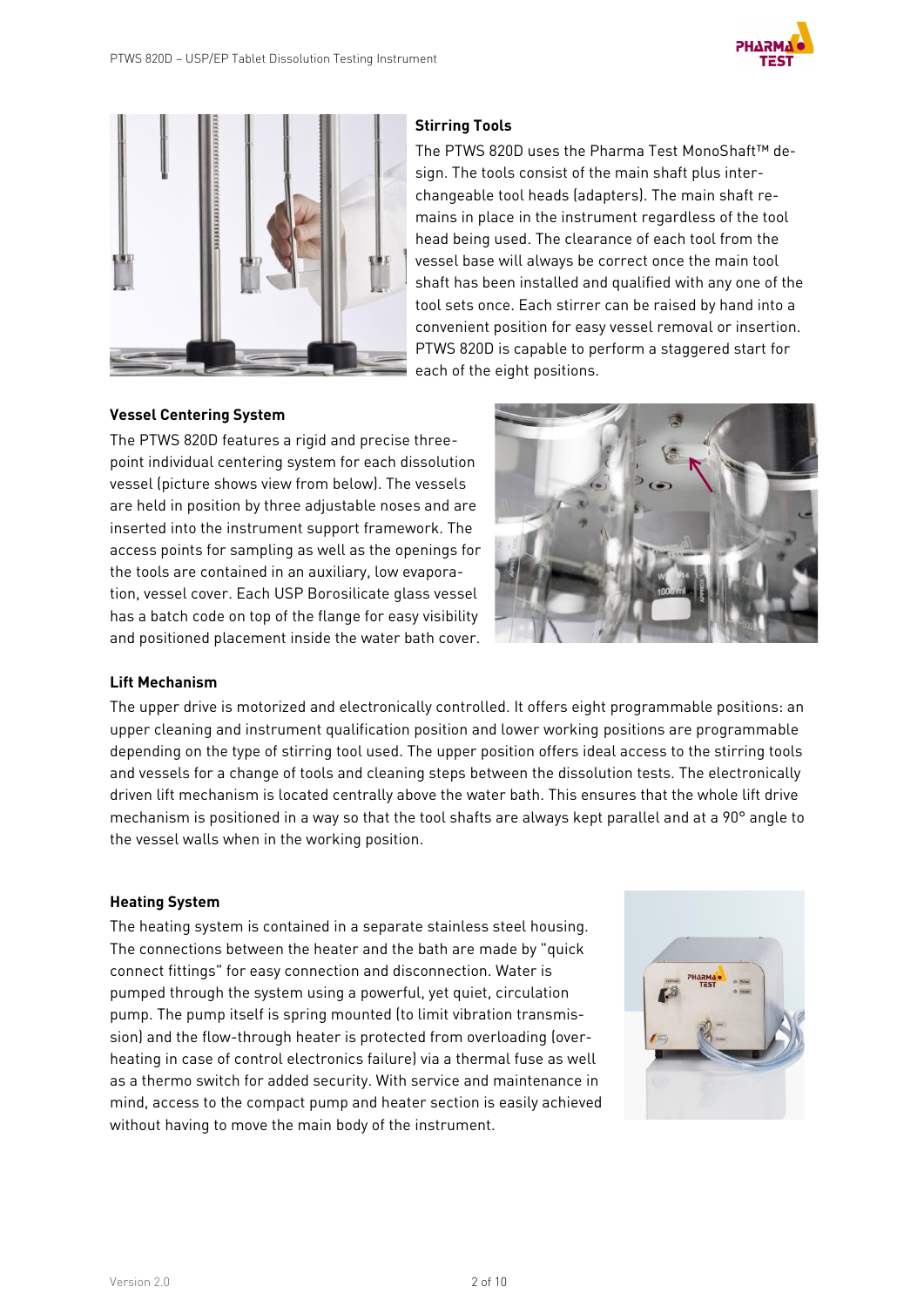

#### **Vacuum-Moulded Water Bath**

The vacuum molded water bath can easily be removed from the support frame for cleaning purposes. The bath cover can also be easily unscrewed for cleaning. The water bath contains a water diffuser for faster heating and to ensure that heated water is evenly distributed throughout the whole bath. A double walled vacuum molded water bath is the standard configuration to reduce the heat transfer to the outer environment saving internal heating and external cooling.

#### **Space Requirements**

A key point in today's crowded labs is the footprint of the PTWS 820D. The space saving design of the PTWS 820D offers the user the choice between a 2x4 or a 4x2 configuration with a minimal space requirement of just 45cm by 75cm (width by depth). The display module can be mounted either of two positions on the drive head of the PTWS 820D instrument.



#### **Automation Capabilities**

PTWS 820D offers the EPE-820 motorized sampling system which automatically lowers the sampling probes into the media vessels at the point of sampling and then raises them back out again. Up to 8 different sampling positions can be programmed to meet the different media levels inside the vessels. The ITM-820 individual media temperature monitoring system is attached to the EPE-820 and will read and report the media temperature while sampling. The vessel temperatures measured last can be recalled at any time. A manual TM or motorized TMA tablet dropping magazine is also available. This magazine includes low evaporation vessel sealing covers and magnetic holders for the tube cleaning device. The convex shape of the covers causes condensed medium to drop back into the dissolution vessels. PTWS 820D offers a complete the set of useful accessories for dissolution automation.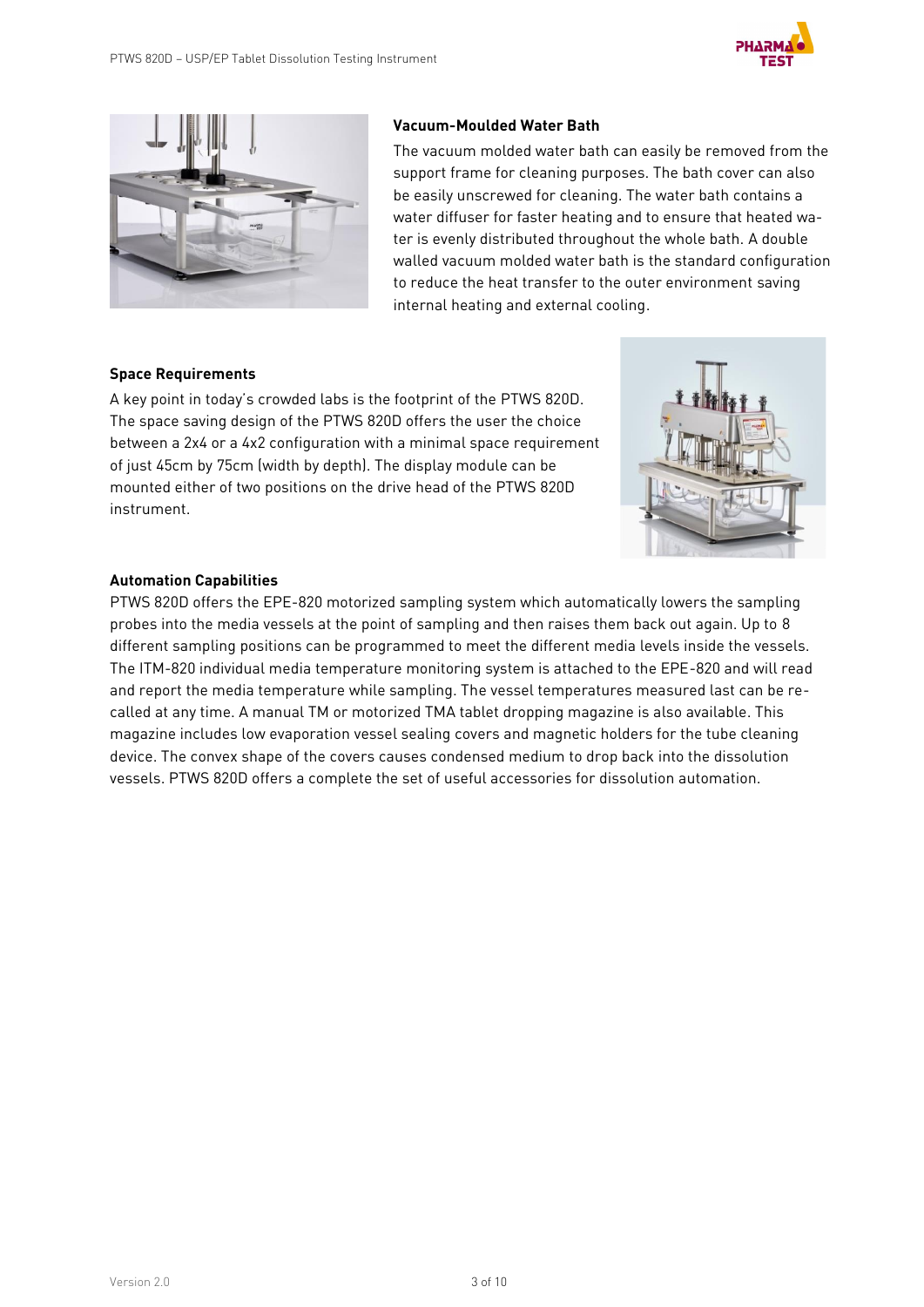



#### **Offline Automation**

For offline automation with fraction collection the PTFC-2/8 fraction collector as well as either a PT-SP8 multiple syringe pump, an IPC peristaltic pump or a CAT piston pump can be added to the PTWS 820D. Using the PTWS 820D within an automated system offers the operator full access to the vessels before and at the end of a run as the complete drive head is lifted electronically. Sampling sequence timing is programmed using the menu system of the PTWS 820D, while sampling volume and the optional media refilling process is programmed at either the PTFC 2/8 or DSR-M. No external software is necessary in this system. The motorized sampling system EPE-820 is used to lower the sampling ferrules while sampling into the dissolution vessels. When sampling is finished the sampling ferrules are raised out of the media and the system waits for the next cycle. Each sampling ferrule holds a 5 or 10µ PP sinter filter. When the tablets have been dropped into the dissolution vessels the automated sampling process starts. If the refilling option is used media refilling will start automatically after a sample has been withdrawn.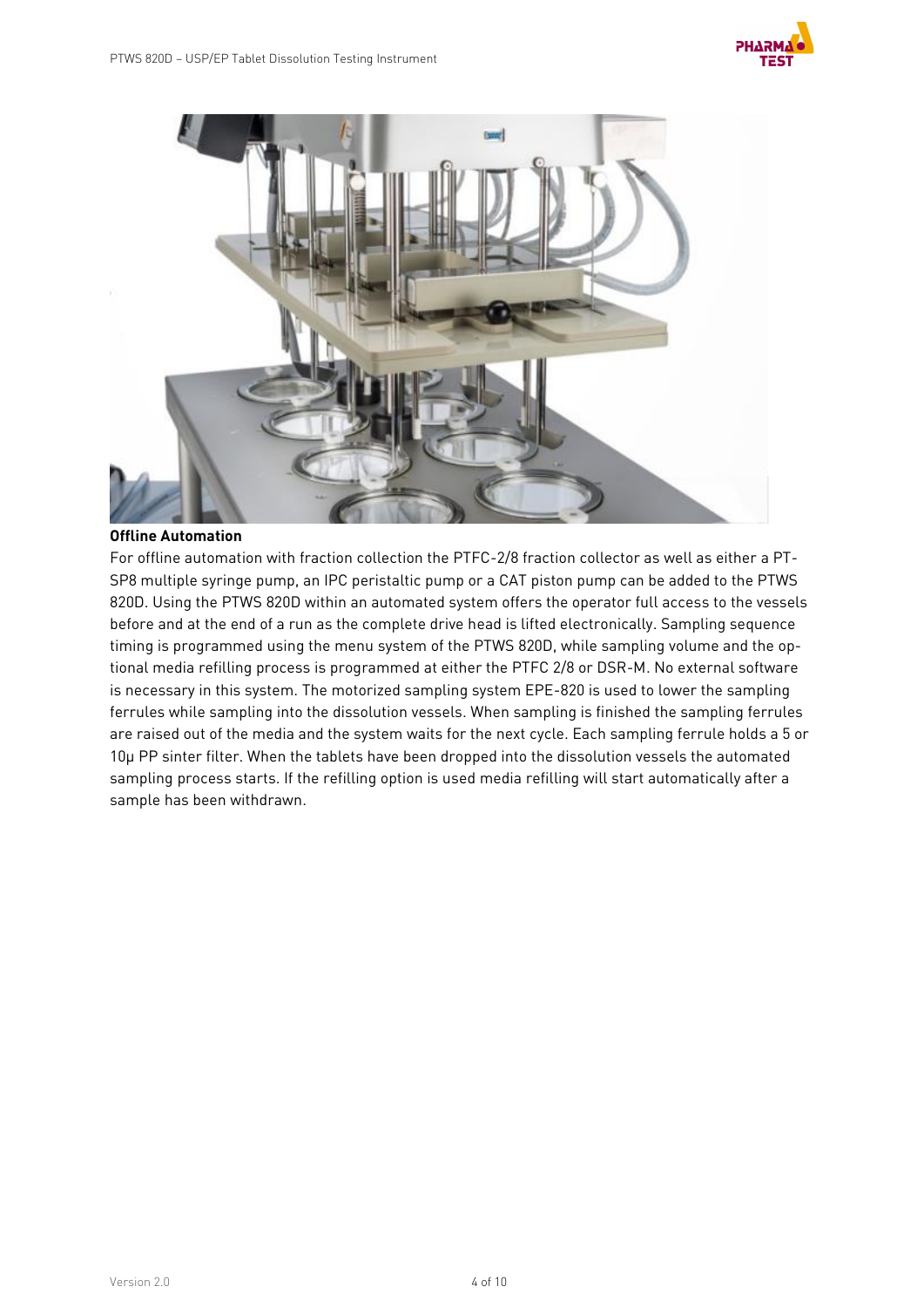





It is also possible to use the DSR-M dissolution sampling robot which features the capability of sample dilution and offers excellent sampling accuracy via the fully integration piston pump module. Like the PTFC-2/8, the DSR-M can be fully controlled by the PTWS 820D.For an online automated system it is possible to use a UV/VIS spectrophotometer with a multiple-cell-changer. The spectrophotometer and pump of such a system is controlled by the powerful WinDiss ARGUS dissolution software. WinDiss ARGUS features drivers for most commonly available UV/VIS spectrometer types, like Agilent 8453 Diode Array, or conventional UV/VIS monochromatic spectrophotometers (preferably double beam and scanning versions) such as the T70, Cecil CE and Perkin Elmer Lambda series as well as drivers for many popular types of pumps. The PTWS 820D can be used in stand-alone mode in these systems.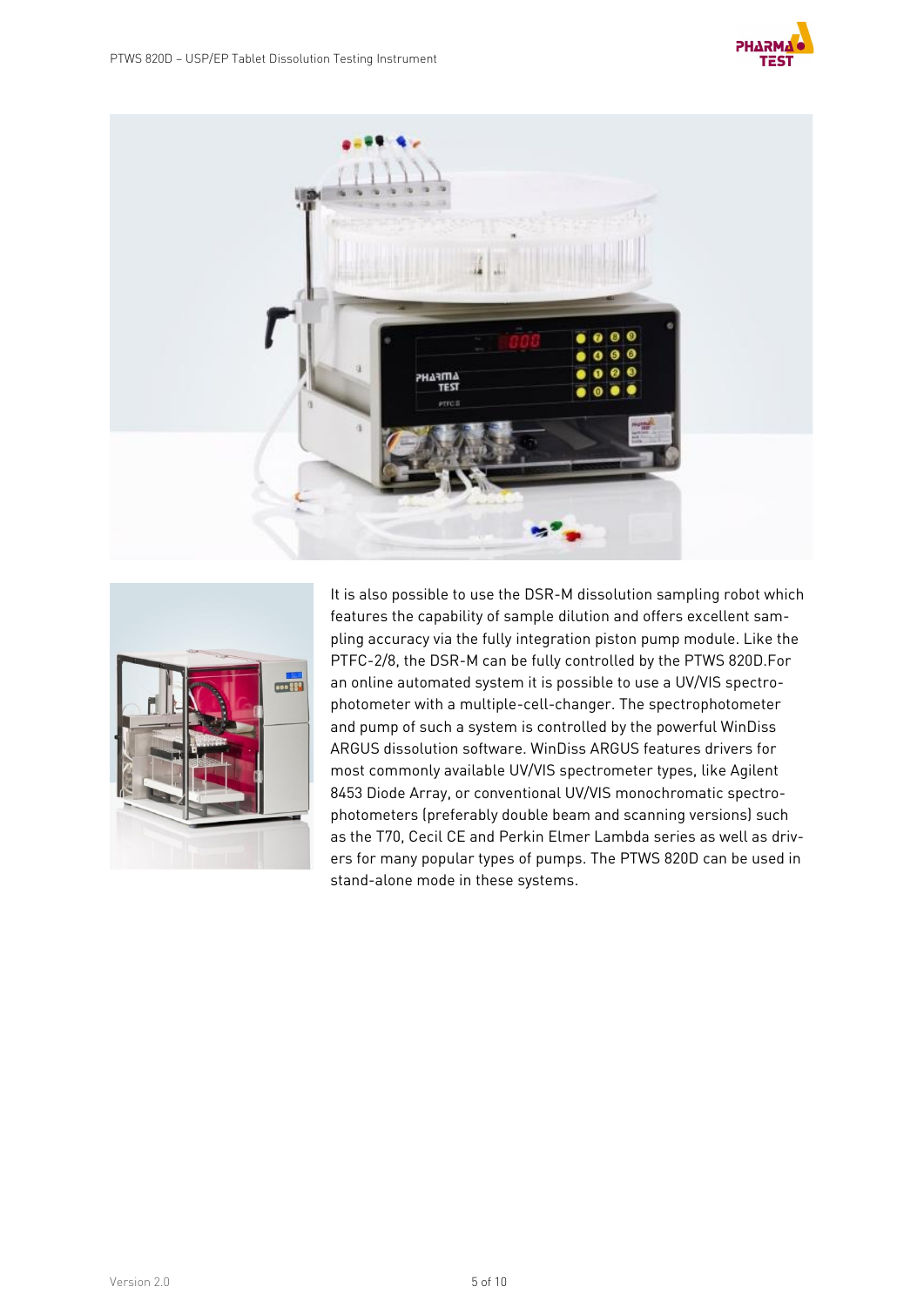

### **Advantages**

Some of the highlights the PTWS 820D offers are:

- » Modular design to minimize bench space requirements
- » 3-point individual vessel centering system
- » Excellent access to all vessels
- » Eco saving double walled vacuum molded water bath
- » Screen saver functionality offers most important information at a glance (stirrer speed, bath temperature, time to next sampling interval, elapsed time, media temperature etc.)
- » Wake up functionality to start heating at a pre-programmed time
- » Ultra-fast heating system due to newly designed heat exchanger
- » MonoShaft™ system to avoid re-adjustment of immersion depth
- » Staggered stirrer start feature for convenient manual sampling
- » Water diffuser for even temperature distribution
- » Spring loaded pump assembly to eliminate vibration transfer
- » Extraordinary safety features for pump and heating system, flow control, digital temperature control, Thermo switch, Thermo fuse
- » Auto stirrer stop when instrument head is moved
- » Excellent stirrer shaft verticality inside the vessels due to central position of lift columns and drive head assembly
- » Easy removal of the water bath from of the frame work for cleaning and maintenance work
- » DQ/QC, IQ and OQ documents included free of charge

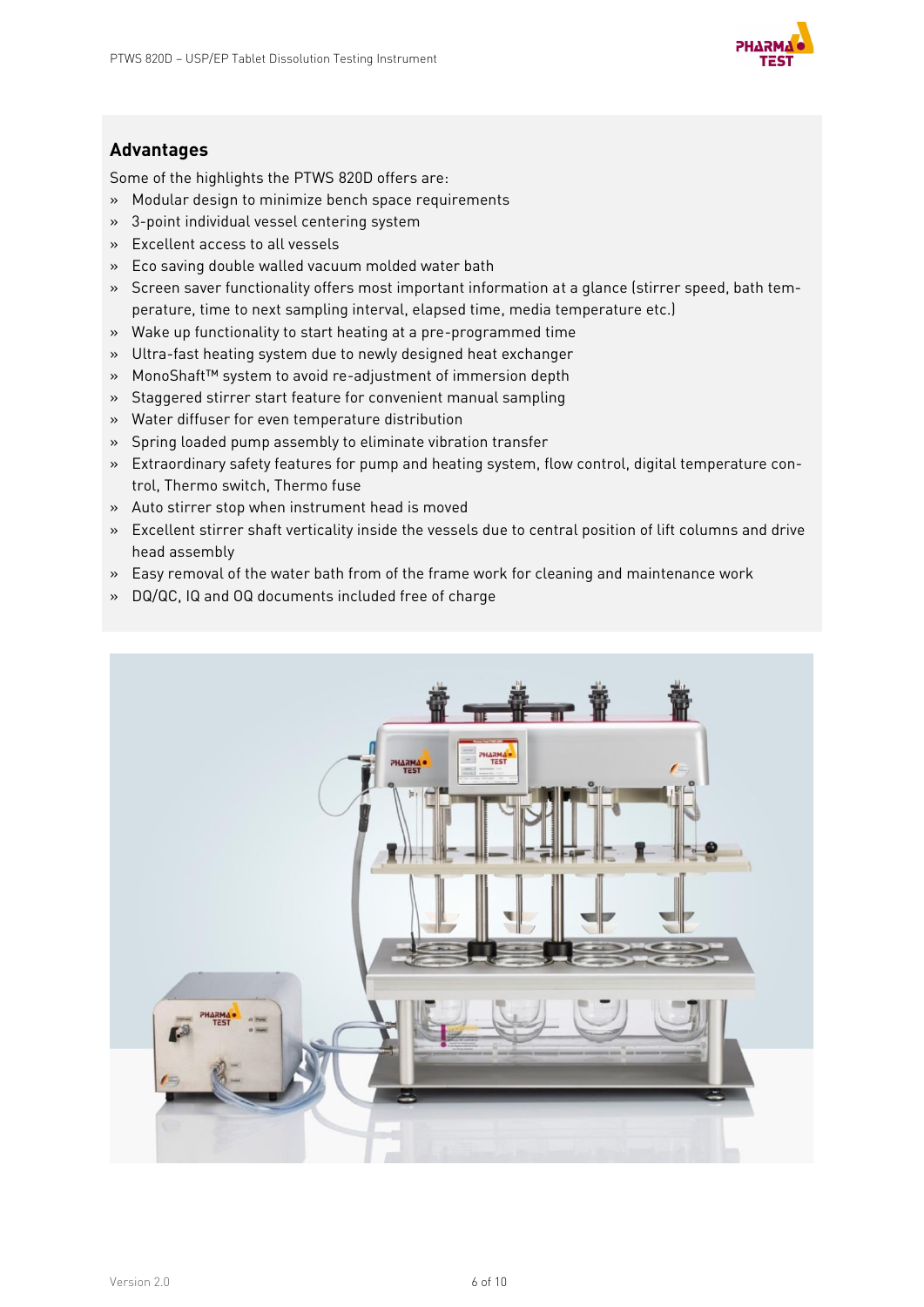

### **Features**

The main features of the PTWS 820D are:

- » Automated temperature check and log at all sampling times
- » Fully USP <711/724> and EP <2.9.3/4> compliant
- » 8 stirred positions in a 4 + 4 arrangement
- » Centrally located motorized lift drive to raise and lower the drive head
- » Individually coded Borosilicate vessels
- » File up a nearly unlimited number of different test descriptions (methods)
- » Instrument suitability check prior to start of a test run
- » Staggered start capability
- » Vessel low evaporation sealing covers
- » Removable water bath for easy cleaning
- » Drainage tap to empty the bath
- » Method management and user administration with access control
- » Optical and acoustic signals to inform about sampling intervals, timer count down function
- » Traffic light optical information on display shows the instrument status by different colors (green = ready to use, yellow = preparing to use, red = error encountered)
- » OQ, PQ interval warning with programmable interval
- » Interfaces: USB port for remote control of the PTWS 820D, RS-232 port to connect a serial PT-RP80 report printer, printing date/time, sampling time information, selected sampling position, used stirring tools, media temperature, operator name etc., I/O port for remote control of external instruments in automated applications, like DSR-M, Pumps and PTFC-2/8

### **Standard Scope of Supply**

The PTWS 820D comes ready to use with the following standard scope of supply:

- » Eco saving double walled vacuum molded water bath
- » One set of stainless steel paddles
- » One set of 1000ml Borosilicate glass vessels
- » One set of depth adjustment balls
- » One bottle of ALGEX water preservative
- » Comprehensive documentation folder including:
	- › User manual
	- › DQ/QC instrument compliance test certificate
	- › IQ documentation
	- › OQ documentation
	- › Instrument logbook
	- › Compliance certificates for vessels and stirring tools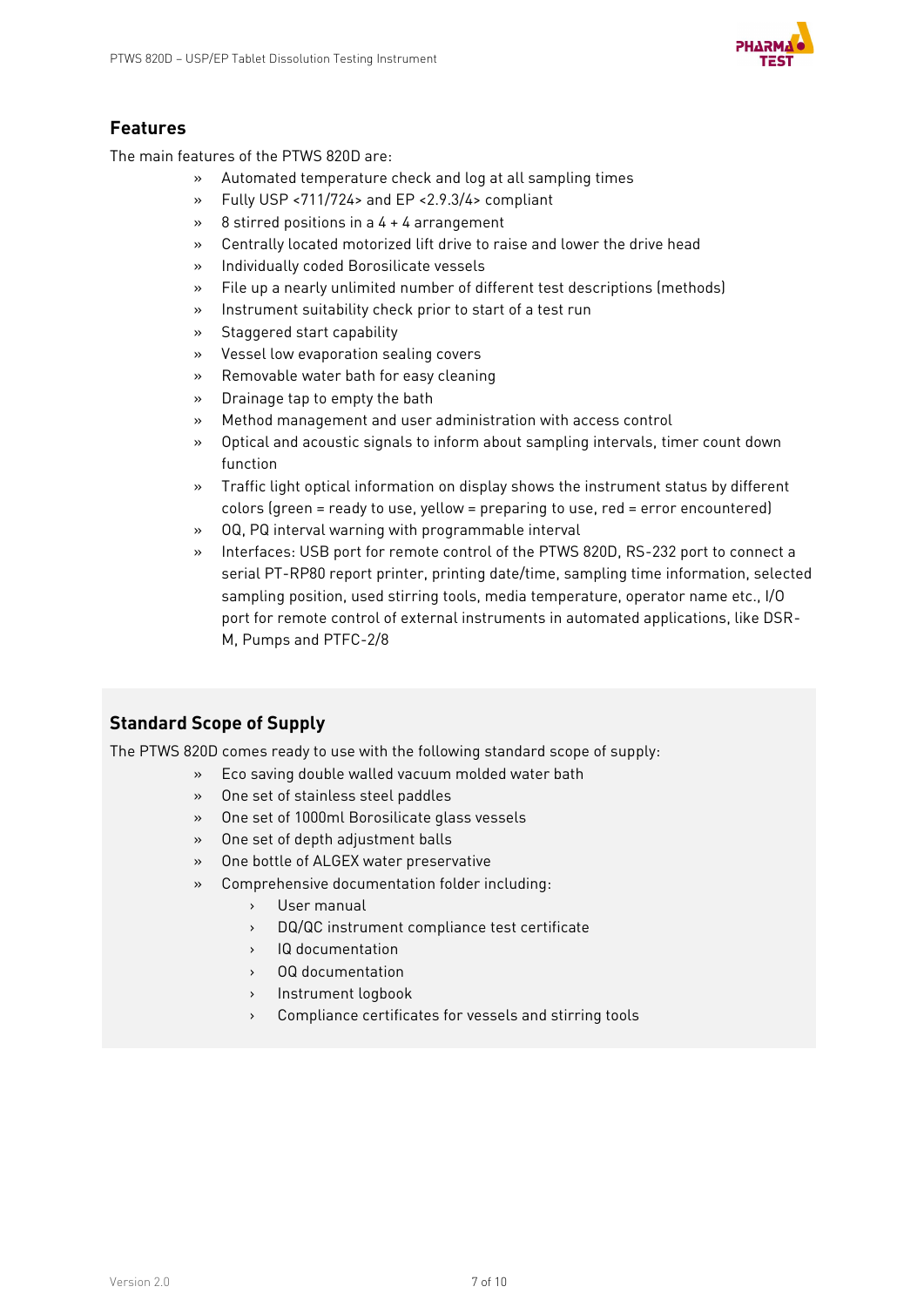

# **Options**

In addition to the standard scope of supply Pharma Test offers a broad range of accessories and options including:

- » Direct control of peripheral instruments via I/O port such as PTFC-2/8 fraction collector or DSR-M Sampling Robot
- » 2 liter vessel version (can also be used with 1 liter vessels)
- » 250 ml Mini Vessel set incl. Mini paddle stirrers
- » Amber colored vessels for UV sensitive test materials
- » Full range of MonoShaft™ stirring tools available
- » Full range of certified validation tools available
- » EPE-820 motorized sampling system
- » ITM-820 media temperature monitoring system
- » TM-820 manual tablet drop magazine
- » TMA-820 automated tablet drop magazine
- » PT-RP80 serial report printer

### **PT-RP80 Report Printer**

Use the PT-RP80 serial report printer to print out the runtime report of the PTWS 120S.

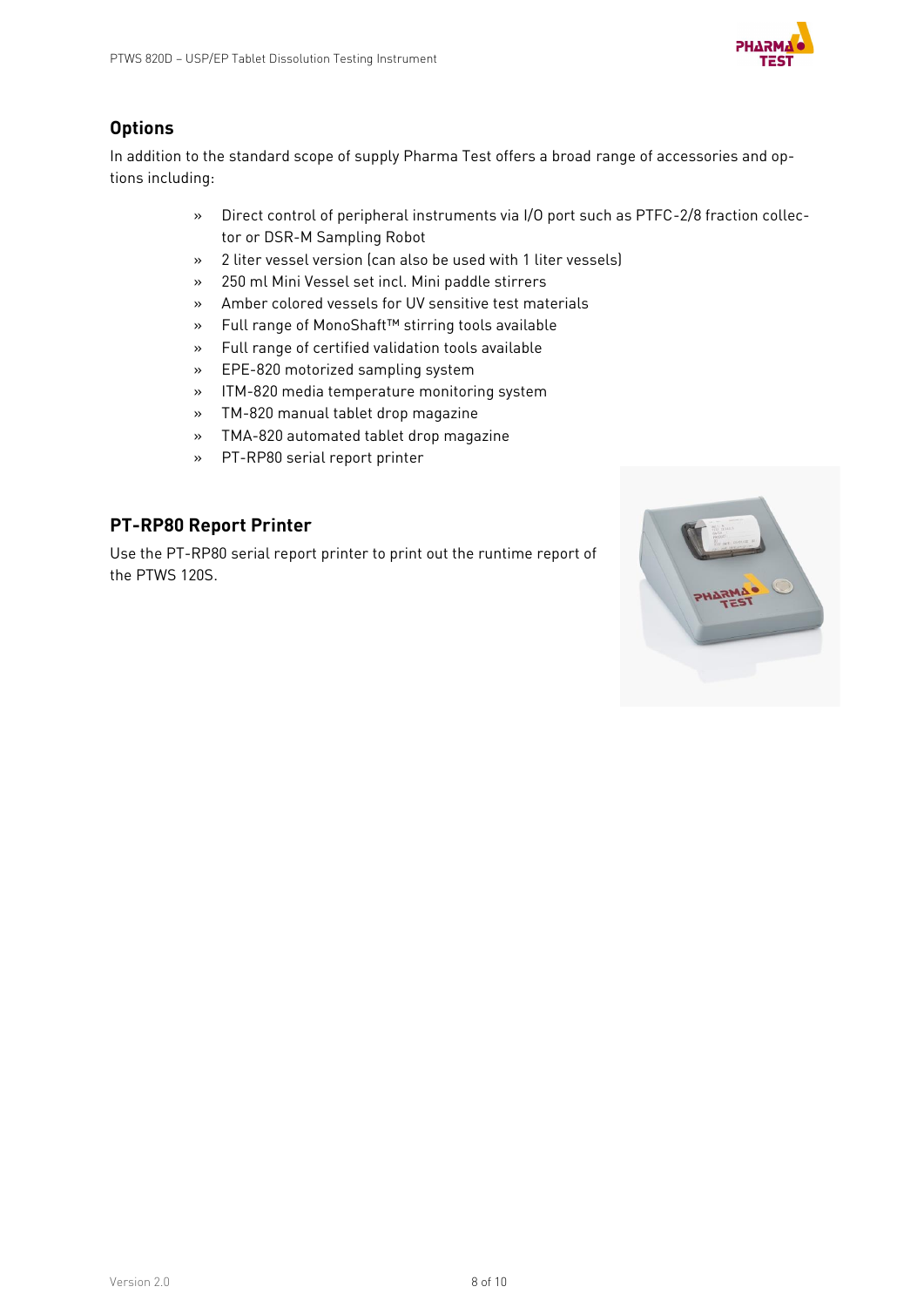

# **Example Runtime Report**

**RUN TIME REPORT PTWS 820D SN: 20680 V: 1.00 Print Date / Time 15/09/15 15:13:02 USER NAME: Pharma Test METHOD NAME: ptag BATCH: 1a BATH TEMP NOM.: 37.0 BATH TEMP ACT.: 36.9 LIFT POS: USP 1+2 DURATION: 0:10 SPEED NOM1: 50 SPEED 1: 50 I.-REPEAT1: 1 I.-DELAY1: 0:1 I.-REPEAT2: 1 I.-DELAY2: 0:2 TEST STATUS: NO ERRORS START: 15/09/15 15:05 END: 15/09/15 15:08:32 INT 1: 1/1 15/09/15 15:06:32 BATH TEMP ACT: 37.0**

**INT 2: 1/1 15/09/15 15:08:32 BATH TEMP ACT: 37.1 SPEED ACT1: 50**

**SPEED ACT1: 50**

**…............................ OPERATOR NAME**

**…............................**

**SIGNATURE**

Type of the instrument (PTWS 820D) Serial number of the instrument Firmware version installed on the instrument Date and time of this print out Name of the user currently logged in Name of the product used for this test Name of the method used for this test Batch number entered at the start of this test Nominal bath temperature from the method for this test Actual bath temperature at time of the print out Name of the lift position from the method for this test Total duration time setting for the method for this test Nominal speed setting from the method for this test First interval number of iterations First interval delay Second interval number of iterations Second interval delay Current status of the test, if test is still running it will be "IN PROGRESS" Start date and time of the test End date and time of the test (if already finished)

Occurrence of first interval Date and time of first interval Actual bath temperature and stirring speed when first interval occurred

Occurrence of second interval Date and time of second interval Actual bath temperature and stirring when second interval occurred

If no intervals have yet occurred it will be "NO INT"

Space to write down name of the operator Space for the operator's signature